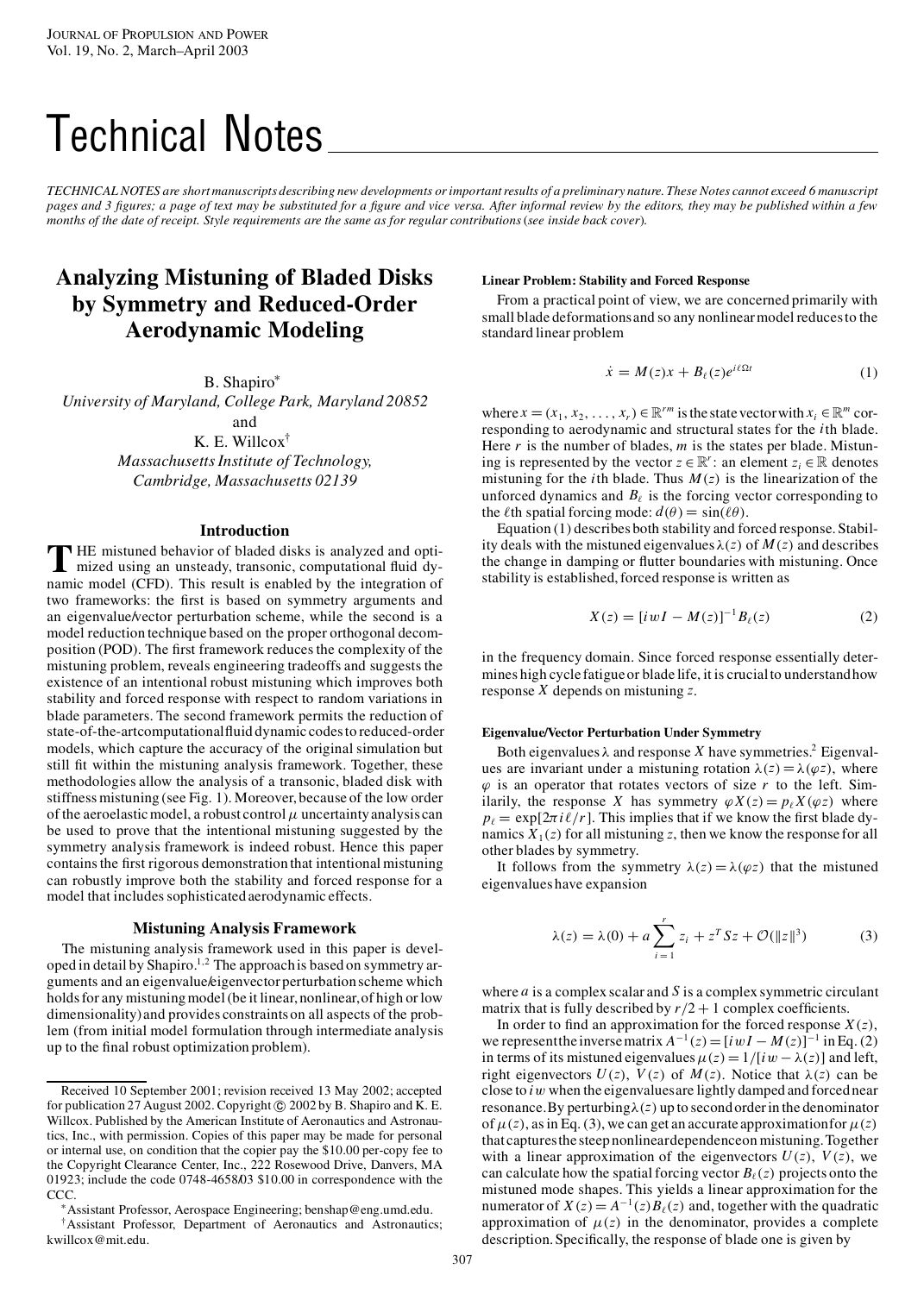

Fig. 1 Combination of tools for mistuning analysis. (The ----, box is not employed in the current paper; instead, a simple mass/spring structural **model was used.)**

$$
X_1(z) = \sum_{j=0}^{r-1} \sum_{d=1}^{m} X_1^{j,d}(z)
$$
  

$$
\approx \sum_{j=0}^{r-1} \sum_{d=1}^{m} \frac{\alpha_0^{j,d} + \alpha_1^{j,d} z_1 + \alpha_2^{j,d} z_2 + \dots + \alpha_r^{j,d} z_r}{i w - \lambda_j^d(0) - a_{j,d} \sum_{i=1}^r z_i - z^T [S_{j,d}] z}
$$
(4)

and the responseof all other bladesis describedby symmetry. Here, all the coefficients in  $(4)$  are model dependent and superscripts denote indexing (not powers).

## **Reduced-Order Aerodynamic Modeling Framework**

We require an aerodynamic model of the form (1) with a suf ficiently low number of states per blade so that it is practical to perform the mistuning analysis above. Simplified-physics and assumed-frequency models are widely used, but have limitations, especially in the mistuning context. Hence we need a way of developing reduced-order, high-fidelity models that are valid over a range of frequenciesand damping.This can be achievedvia reduced-order modeling in which the CFD method is projected onto a small, carefully chosen, set of basis vectors. Our framework for developing these reduced-order models is outlined fully in Willcox.<sup>3</sup>

The modelorderreductionprocessused here is generalandcan be applied to a wide variety of CFD models. However, we consider a finite volume formulationof the linearizedunsteadytwo-dimensional Euler equations (inviscid, compressible flow) on an unstructured grid as a specific case. This CFD formulation is described fully in Willcox, $3$  along with validation against experimental data for steady and unsteady turbomachinery flows.

The reduced-order model is obtained by projecting the CFD model onto a set of efficient basis vectors. The  $\text{POD}^{4,5}$  has been widely used in the field of fluid dynamics to compute an efficient orthonormal basis.<sup>6</sup> Here, an efficient frequency domain version of the POD is used<sup> $7-9$ </sup> to generate a set of instantaneous flow solutions or snapshots at an appropriate set of spatial and temporal frequencies, which are characteristic of the flow problems under consideration. These snapshots are then used to compute the basis vectors via the POD process. The perturbation solution is then projected onto a small number of these basis functions and, using orthogonality, a system of ordinary differential equations for the modal coefficients is obtained. Along with transformationsfrom interblade phase an gle to blade coordinates,<sup>10</sup> the final set of aerodynamic equations is obtained as

$$
\dot{v} = Av + Bu + E_{\ell}d\tag{5}
$$

$$
y = Cv + Du + F_{\ell}d \tag{6}
$$

where matrices *A*, *B*, *C* and *D* are block circular,  $v \in \mathbb{R}^{rp}$  is the aerodynamic state with *p* POD modes per blade,  $u \in \mathbb{R}^{rq}$  describes the instantaneous blade deflection with  $q$  deflection states per blade and  $y \in \mathbb{R}^{rs}$  are the aerodynamic forces with *s* forces per blade. Finally,  $d$  captures the amplitude of the time-varying  $\ell$ th spatial mode disturbance—such as an  $\ell$ th mode time-varying pressure or velocity distortion at the inlet.

#### **Coupling with a Mistuned Structural Model**

In the above, the blade motion inputs  $u$  are specified and the system (5),(6) is time-marchedto determine the resultingaerodynamic response.For a coupled analysis,equationsof motion describingthe structural states must be included in the reduced-order model. We consider here a simple mass-spring-damperstructuralmodel where each blade can move in plunging motion with a natural frequency of w*<sup>h</sup>* . Allowing mistuning in the blade stiffness, and further non dimensionalizing time by  $t' = kMt$  so that the blade tuned natural frequency is unity, the structural equations of motion for blade *j* with mass *m* and chord *c* can be written as

$$
\ddot{h}_j + 2(1+z_j)\zeta \dot{h}_j + (1+z_j)^2 h_j = -(2/\pi \mu k^2)C_l^j \qquad (7)
$$

where  $C_i^j = y_j$  is the lift coefficient for blade *j*,  $\zeta$  is the structural damping,  $k = w_h c/V$  is the reduced frequency and  $\mu = 4m/\pi \rho c^2$ , is the blade mass ratio. Here  $V$  is the steady-state inlet flow velocity, while *M* is the steady-state inlet Mach number. Note that because of the assumed form of the damping term in (7), a single parameter  $z_i$  is used to capture the mistuning effect on the stiffness and the damping.

The structural system  $(7)$  can be rewritten as a first order system for each blade *j*

$$
\dot{u}_j = S(z_j)u_j + Ty_j \tag{8}
$$

and coupled with the aerodynamic model $(5)$ ,  $(6)$  to obtaindynamics for blade 1,

$$
\begin{bmatrix} \dot{v}_1 \\ \dot{u}_1 \end{bmatrix} = \begin{bmatrix} A_1 & B_1 \\ T C_1 & S(z_1) + T D_1 \end{bmatrix} \begin{bmatrix} v_1 \\ u_1 \end{bmatrix} + \begin{bmatrix} A_2 & B_2 \\ T C_2 & T D_2 \end{bmatrix} \begin{bmatrix} v_2 \\ u_2 \end{bmatrix}
$$

$$
+ \cdots + \begin{bmatrix} A_r & B_r \\ T C_r & T D_r \end{bmatrix} \begin{bmatrix} v_r \\ u_r \end{bmatrix} + \underbrace{\begin{bmatrix} E_1 \\ T F_1 \end{bmatrix}}_{\beta_\ell} e^{iwt} \tag{9}
$$

If we let  $x_i = [v_i, u_j]$  and note that the dynamics for all other blades follow from symmetry, then we get a complete system which is a special case of Eq. (1).

## **Results for a Transonic Bladed Disk Model**

The case chosen to demonstrate the framework is the DFVLR transonic cascade, analyzed with 20 blades at a steady-state inlet flow Mach number of  $M = 0.82$  and a relative flow angle of 58.5 deg. The reduced-order aerodynamic model has six POD modes per blade.This aerodynamicmodelis coupledwith a simplemass/spring structuralsystemwhich models plungingmotion only (and thus has two states per blade), and includes stiffness mistuning. Hence the final aeroelastic model has  $(6 + 2) \times 20 = 160$  states.

Throughout the remainder of this section we will focus on three cases. Here,  $\eta = \max_{i} Re[\lambda_i(0)]$  denotes the minimum tuned damping of the coupled aero/mechanical system.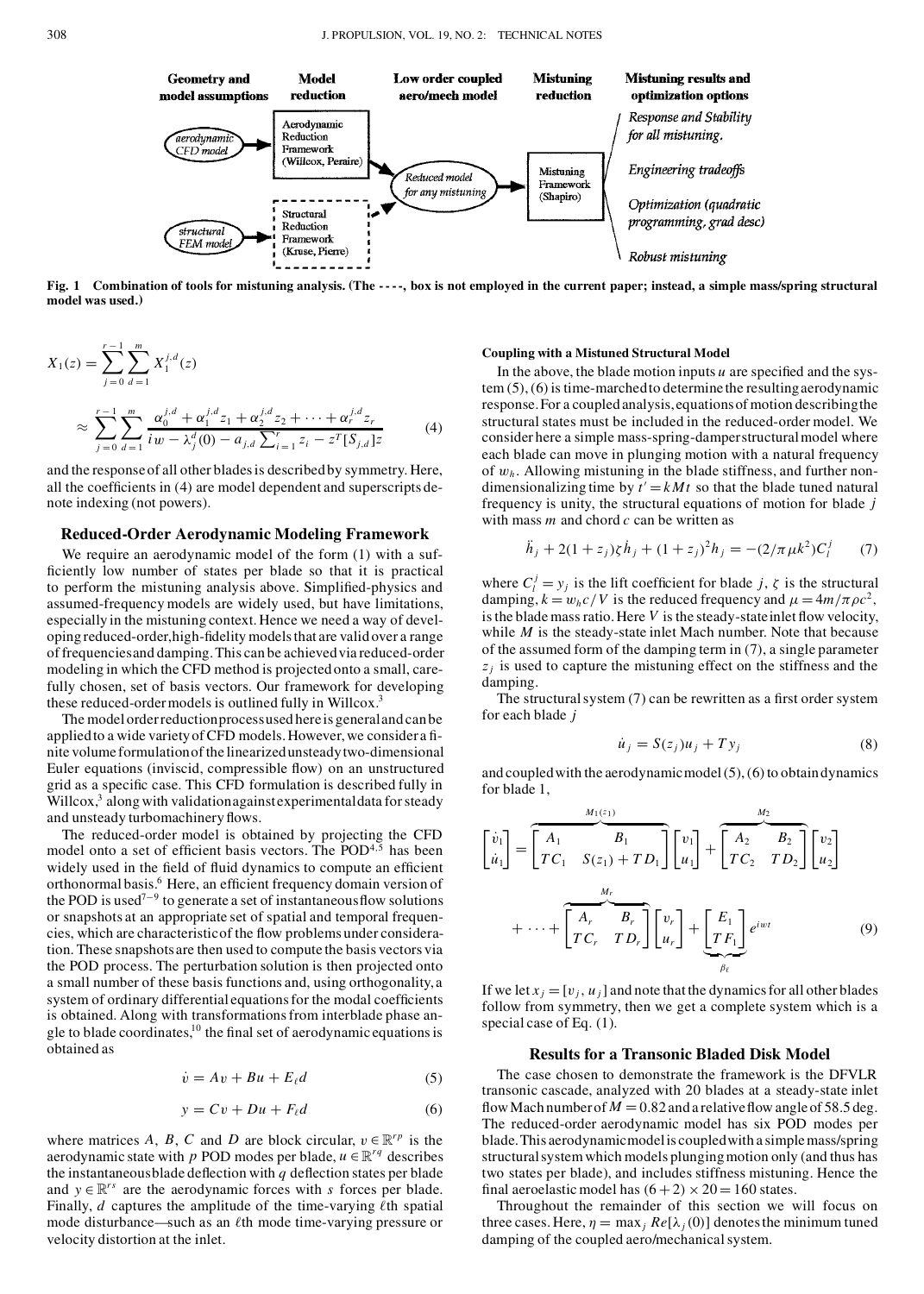

Fig. 2 Tuned system eigenvalues for cases A, B, and C. Eigenvalues shown  $(+)$  originate from the blade-alone structural mode (O) at  $[-\zeta, \sqrt{(1-\zeta^2)}]$ .

Case A: High blade coupling, low system damping:

 $k = 0.10,$   $n = -0.33 \times 10^{-4}$ 

Case B: Low blade coupling, low system damping:

 $k = 0.50,$   $\eta = -0.33 \times 10^{-4}$ 

Case C: Low blade coupling, high system damping:

$$
k = 0.50,
$$
  $\eta = -1.23 \times 10^{-1}$ 

Figure 2 shows the tuned eigenvalues for these three cases. It can been seen from the figure that in cases A and B, the parameters have been chosen so that the tuned system is barely stable. Case A has eigenvalues near and far from the imaginary axis and will have a very high forcedresponsesensitivity.CaseB has nearbyeigenvalues which will veer sharply with mistuning. Case C will also exhibit sharp veering, but since all the eigenvalues are significantly damped this will cause neither a stability nor forced response sensitivity.

#### **Sensitivity of Flutter Boundaries to Mistuning**

The transition to flutter occurs when a system eigenvalue first crossesinto the right half plane. For the model under consideration, there are three parameters which control this eigenvalue motion. They are 1) the reduced frequency  $k$ , decreasing  $k$  is destabilizing, 2) the structural damping  $\zeta$ , decreasing  $\zeta$  is destabilizing, and 3) the mistuning *z* which can be stabilizing or destabilizing. When mistuning shifts the least stable eigenvalue/s to the left, it delays the onset of flutter with respect to  $k$  and  $\zeta$ .

Consequently, flutter boundary sensitivity to mistuning is determined by how fast the leaststable eigenvaluesmove as a function of mistuning. Recall from Eq. (3) that eigenvalues move quadratically with zero average mistuning (the linear averaged part simply corre sponds to a tuned parameter change). Hence the appropriate mea sure of eigenvalue speed along the real axis is  $\frac{R}{e(S_i)}\frac{f(R_i(s))}{f(R_i(s))}$ which measures the quadratic mistuned dependence versus the linear tuned motion. Metric  $\|Re(S_i)\|/|Re(a_i)|$  was computed for

**Table 1 All mistuning directions stabilizing (**+**), all destabilizing**  $(-)$ , **neither**  $(\pm)$ 

| Mistuning<br>sensitivity of: | Metric                      | Case A | Case B                     | Case C |
|------------------------------|-----------------------------|--------|----------------------------|--------|
| Eigenvalue motion            | $\pm \ Re(S_i)\ / Re(a_i) $ |        | $+116.9$ $+607.1$ $-1.107$ |        |

**Table 2 Worst case forced response sensitivity averaged over (200) random mistuning vectors with zero mean and 2**% **variance**

| Mistuning<br>sensitivity of: | Metric                           | Case A | Case B | Case C |
|------------------------------|----------------------------------|--------|--------|--------|
| Forced response              | $  X(z_{\text{rnd}})  /  X(0)  $ | 6.7    | 1.8    | 1.038  |

the least stable eigenvalue in cases A, B and C. To differentiate between stabilizing and destabilizing mistunings; the metric is given a positive sign if all mistuning vectors are stabilizing, a negative sign if all mistuning vectors are destabilizing, and both signs when there exist stabilizing and destabilizing mistuning vectors.

The resultsin Table 1 are as expected;eigenvaluemotion isfastest in caseB whichhas nearbytuned eigenvaluesandeigenvaluemotion is slowest in case C where the least stable mode is aerodynamic (does not originate from the blade-alone structural eigenvalue) and is essentially independent of mistuning. It is important to note that the metric above only deals with initial eigenvalue motion, it says nothing about eigenvaluemotion for large *z*.

## **Sensitivity of Forced Response to Mistuning**

In this section we compare the forced response sensitivity of cases A, B and C. First, we pick an external disturbance spatial mode  $\ell = 11$  which corresponds to 11 stationary struts upstream. Second, we pick a set of 200 small random mistuning vectors  $\hat{z}^j$ ,  $j = 1, 2, \ldots, 200$ , where each blade mistuning value is chosen from a normal distribution with zero mean and 2% variance. Now for cases A, B and C we define  $||X(z)|| = max_{(w,i)} |X_i(z, w)|$  where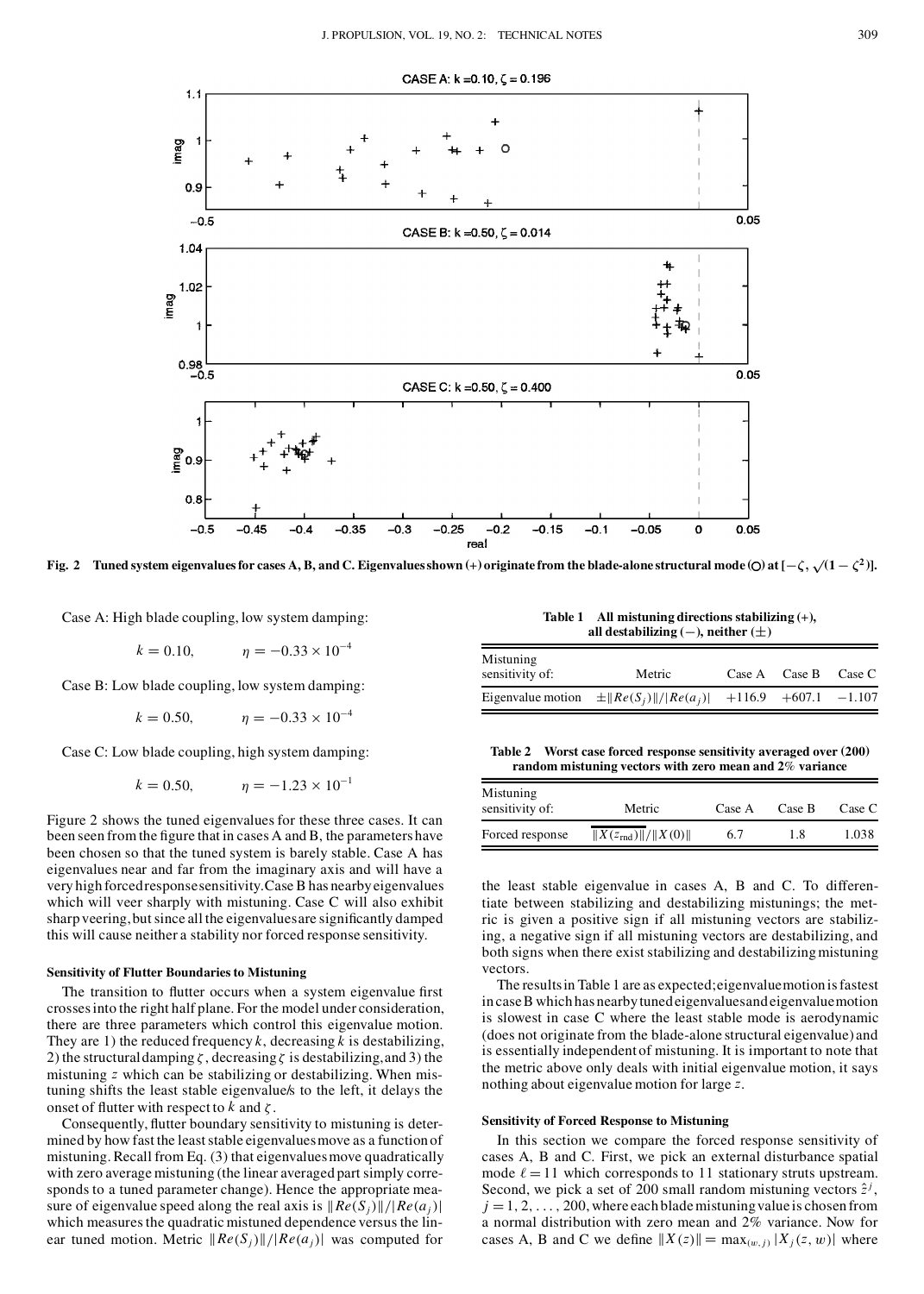

Fig. 3 Left side: O, tuned eigenvalues numbered by their nodal diameter. The  $\ell = 11$  spatial forcing mode only excites the (boxed) 11th nodal diameter eigenvalues. +, mistuned eigenvalues for the same small random mistuning in all three cases. Now the  $\ell = 11$  forcing excites all of the modes. Right side: Amplitude of tuned forced response vs frequency is denoted by the ——, curve; because all blades have equal amplitude, there is only one curve. Mistuned forced response amplitudes for all 20 blades are shown by  $\cdots$  , curves. The resonance caused by the third nodal diameter eigenvalue can **be clearly seen in cases A and B. (Note the difference in axis scales for the three cases.)**



Fig. 4 Two-dimensional slice of the 20-dimensional mistuning space for cases A and B. Mistuning at each point  $(x, y)$  is given by  $z = xz_1 + yz_2$ , where  $z_1$  and  $z_2$  are zero-average mistuning vectors randomly chosen from a normal distribution with mean = 0 and variance = 1. The color at each point shows the (exact) worst-case mistuned response normalized by the worst-case tuned response:  $||X(z)||/||X(0)||$ . All points shown are stable. [Compare this figure with the schematic of Fig. 12 in,<sup>2</sup> and with Table 2. Note the difference in scales between cases A and B.]

 $|X_j(z, w)|$  is the (exact) vibration amplitude of blade *j* at frequency w and mistuning *z*. Hence  $||X(z)||$  is the worst-case single blade vibration amplitude over all forcing frequencies.Using this we com pute the forced response sensitivity metric  $||X(z_{\text{rnd}})||/||X(0)||$  where the overbar denotes an average over the 200 mistuning vectors.The correspondingresults are listed in Table 2.

Even though it is cases B and C (with their nearby tuned eigenvalues) that exhibit the most severe eigenvalue veering, it is clear that case A has the most sensitive forced response. Figure 3 ex plains this behavior. This figure shows the mistuned behavior for

a small representative random mistuning  $z = z_{\text{md}}$ . The left side of the figure shows the tuned (O) versus mistuned  $(+)$  eigenvalues. In all three cases, the eigenvalue motion is small. Since the outside forcing is in the 11th spatial mode ( $\ell = 11$ ), only the 11th modes are excited in the tuned case (the corresponding eigenvalues are boxed in Fig. 3). Once mistuning appears, the 11th spatial mode forcing excites all modes including the lightly damped 3rd mode. The difference in damping between mode 11 and mode 3 is most pronounced in case A and this explains the high forced response sensitivity. This resonance at mode 3 can be clearly seen in both